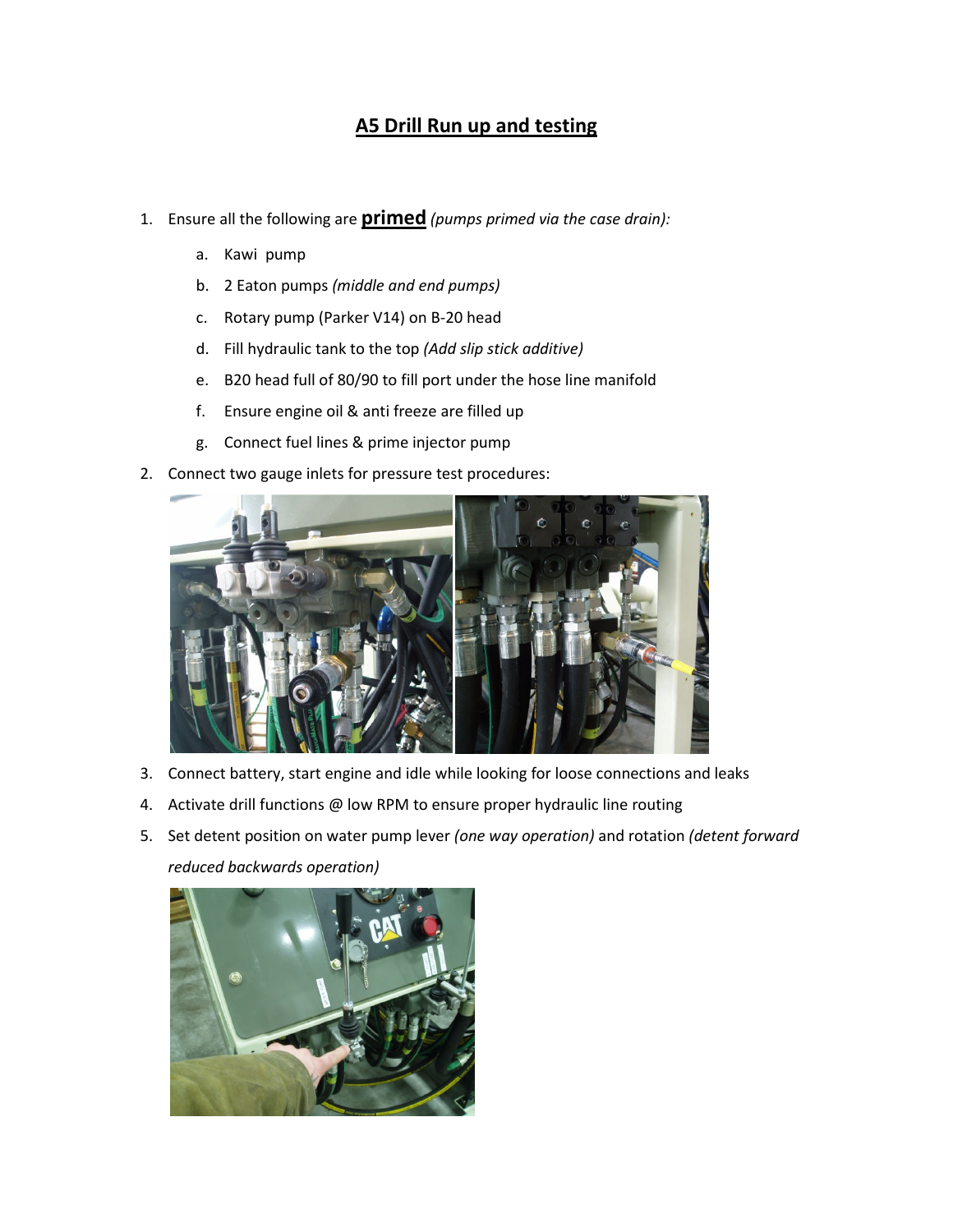6. Adjust two set screws on Kawi pump:



- a. Bottom (smaller outboard screw) Load Sense screw to .392" ~.400" around 620psi with engine @ idle.
- b. Top (larger inboard screw) P-Comp set screw to .297
- 7. Adjust foot clamp/chuck pressure level by setting the #2A screw (stamped on aluminum block) to 1350psi on the foot-clamp gauge.



- 8. Adjusting fine feed with the engine @ 2200RPM:
	- a. Wind out set screw on "two lever valve bank" relief
	- b. Set last pump on three pump assembly to 3400psi by winding set screw in while watching the hand held gauge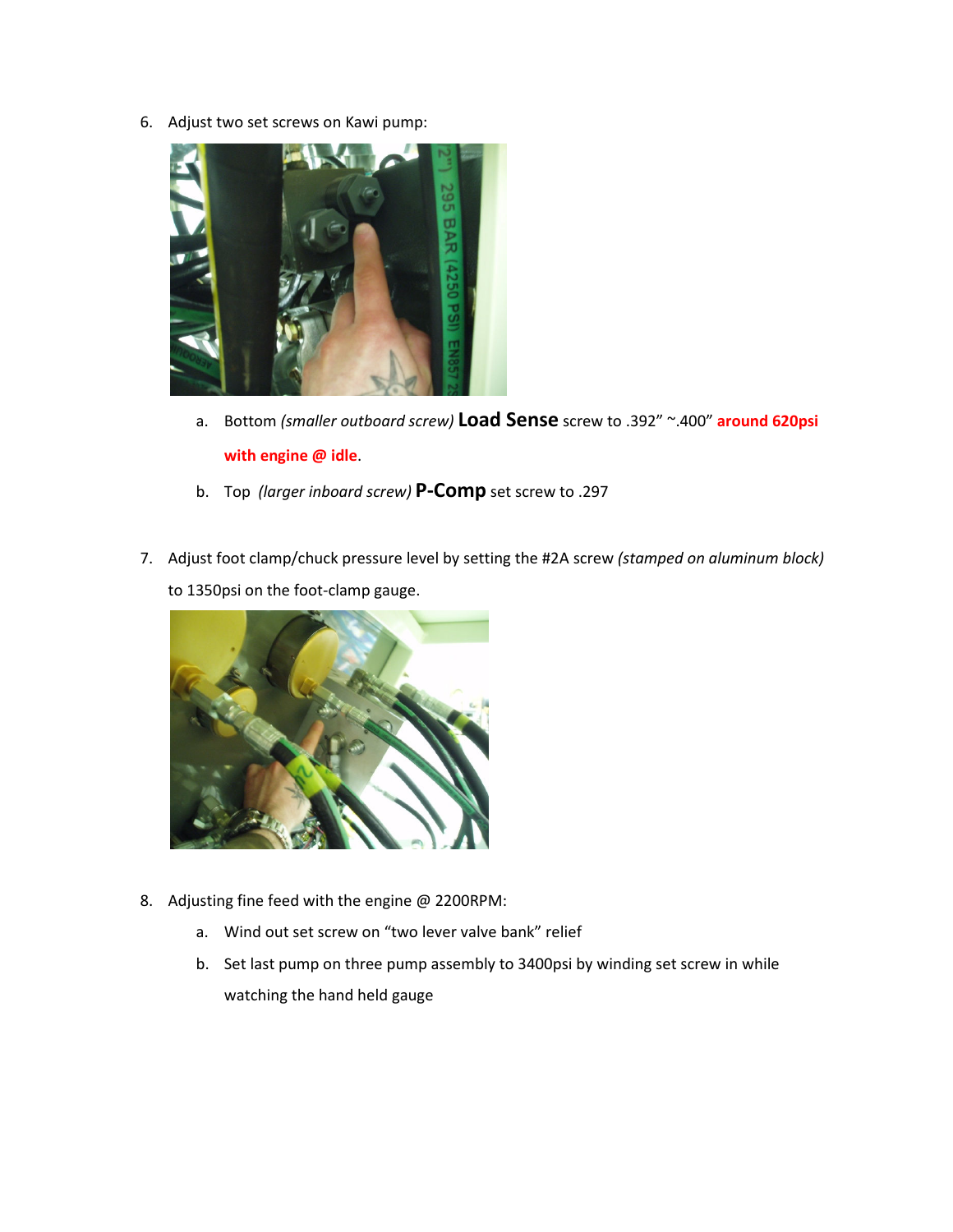

- c. Adjust relief (for spike relief) set screw to 3300psi,
- d. Turn pump back down to read 3000psi for proper operating pressure
- 9. Adjust wire line "work port relief" to 3000psi on both front and rear set screws



- Do this once operating temperature is up, hold lever forward, then backwards at 2200RPM.
- 10. Adjust float set screw (labelled float) 2A so head floats up slowly (feed frame at 80 $^{\circ}$ )

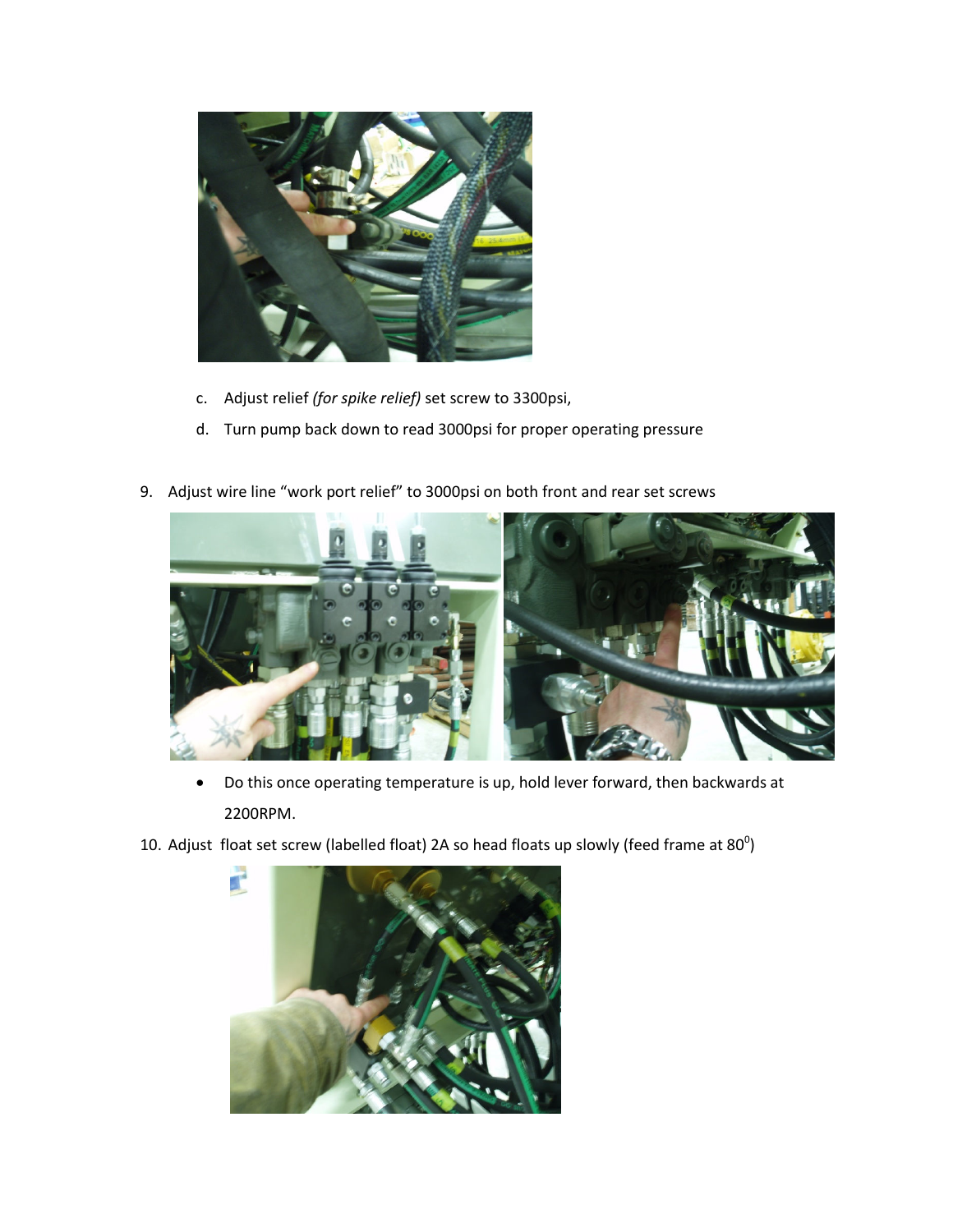11. Spike relief adjustments must be made to the 3 lever valve bank:



a. Unwind main relief cartridge 3~4 turns

b. Unwind P-Comp set screw, then set to 5500psi by bottom out feed ram and watching rot gauge while adjusting set screw back in.



c. Adjust main relief cartridge (located on the black block) to 5000 psi



d. Adjust P-Comp set screw back down to 4500psi, proper operating pressure